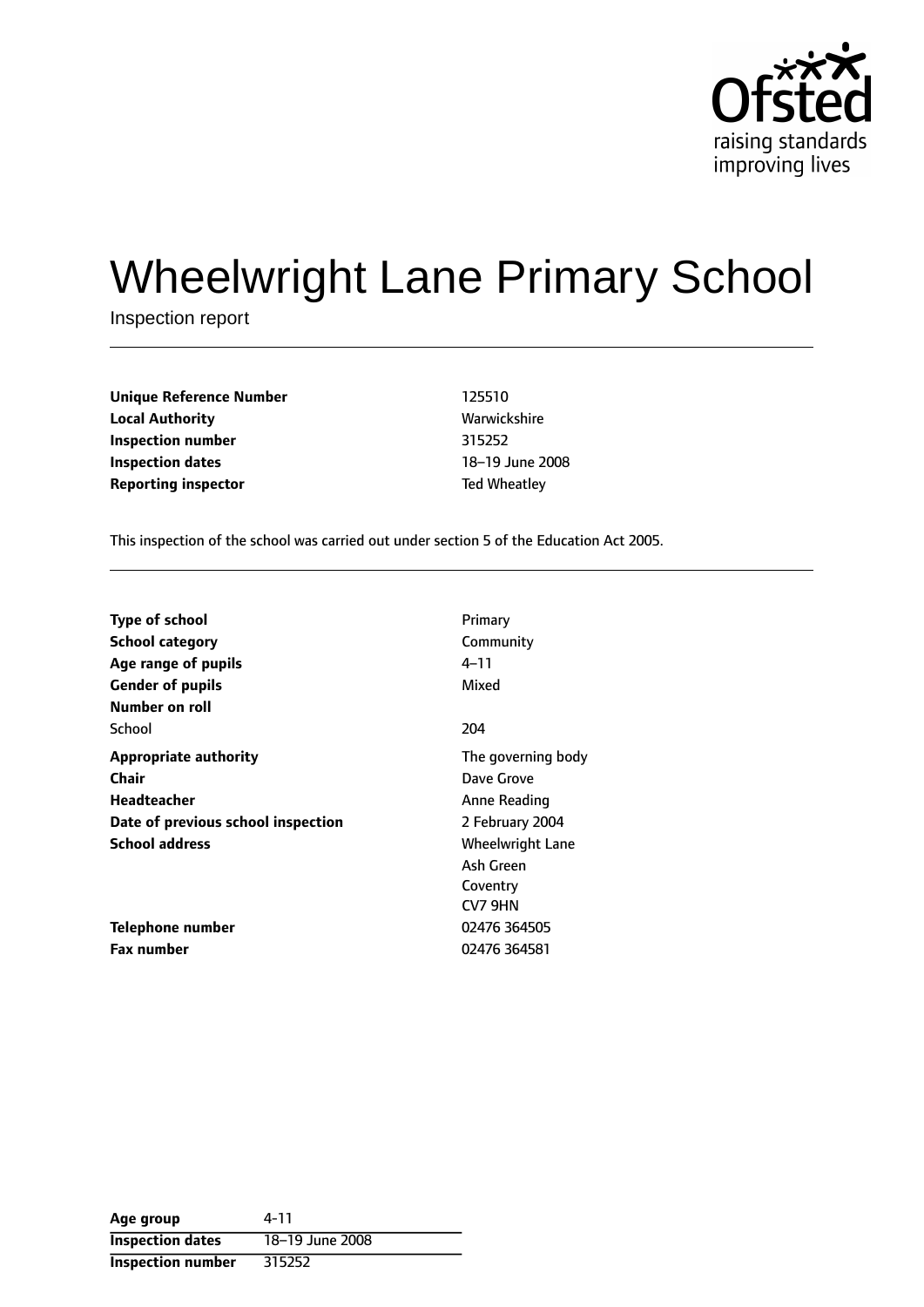.

© Crown copyright 2008

#### Website: www.ofsted.gov.uk

This document may be reproduced in whole or in part for non-commercial educational purposes, provided that the information quoted is reproduced without adaptation and the source and date of publication are stated.

Further copies of this report are obtainable from the school. Under the Education Act 2005, the school must provide a copy of this report free of charge to certain categories of people. A charge not exceeding the full cost of reproduction may be made for any other copies supplied.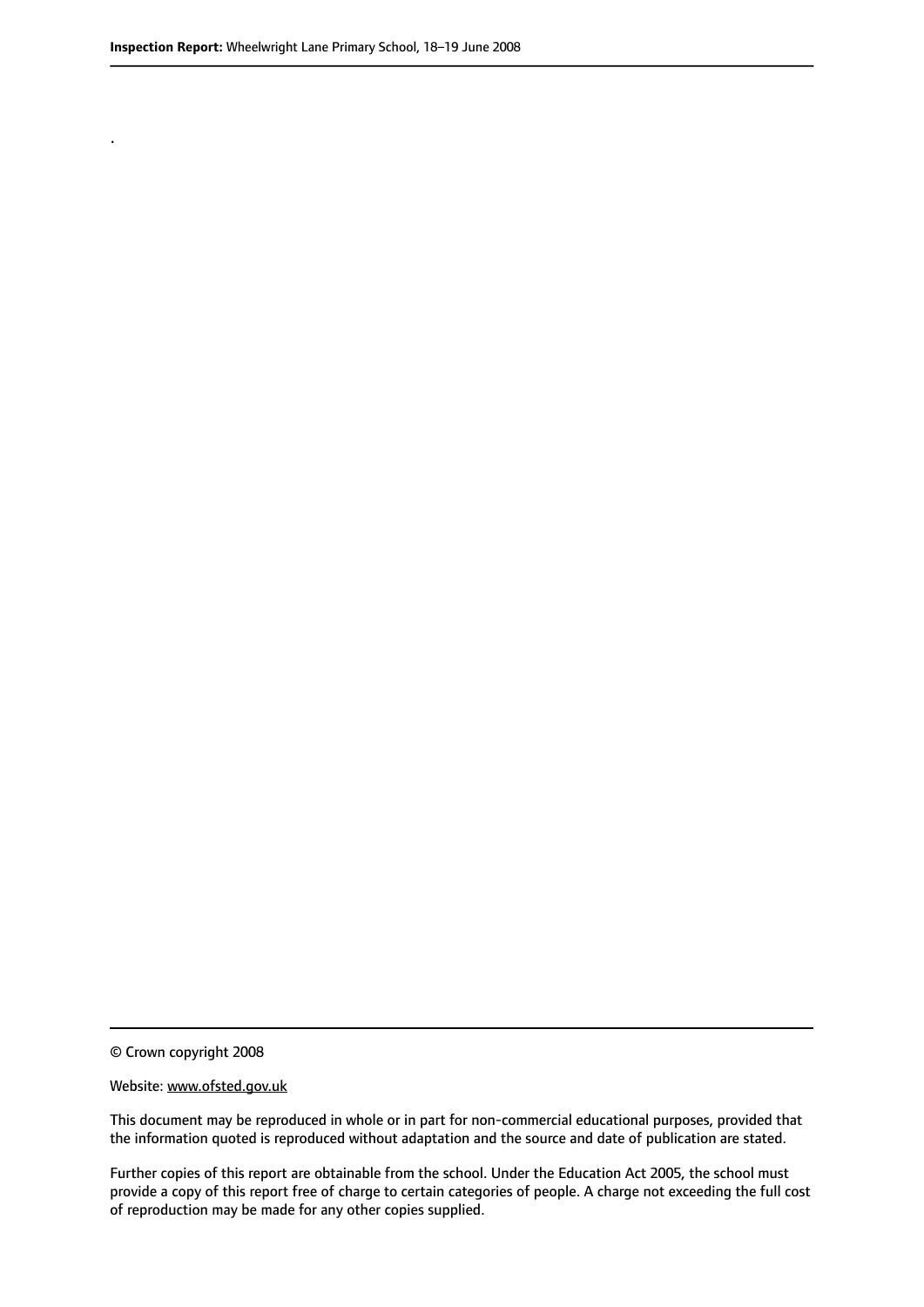# **Introduction**

The inspection was carried out by two Additional Inspectors.

## **Description of the school**

This is smaller than the average primary school. Pupils are from mainly White British backgrounds and a smaller proportion than average come from minority ethnic families. A few of these pupils have English as an additional language and receive support. A very small proportion of pupils are entitled to free school meals and a higher than average percentage have learning difficulties and/or disabilities. Children enter school at the age of four years, with almost half of them having attended a local playgroup.

#### **Key for inspection grades**

| Grade 1 | Outstanding  |
|---------|--------------|
| Grade 2 | Good         |
| Grade 3 | Satisfactory |
| Grade 4 | Inadequate   |
|         |              |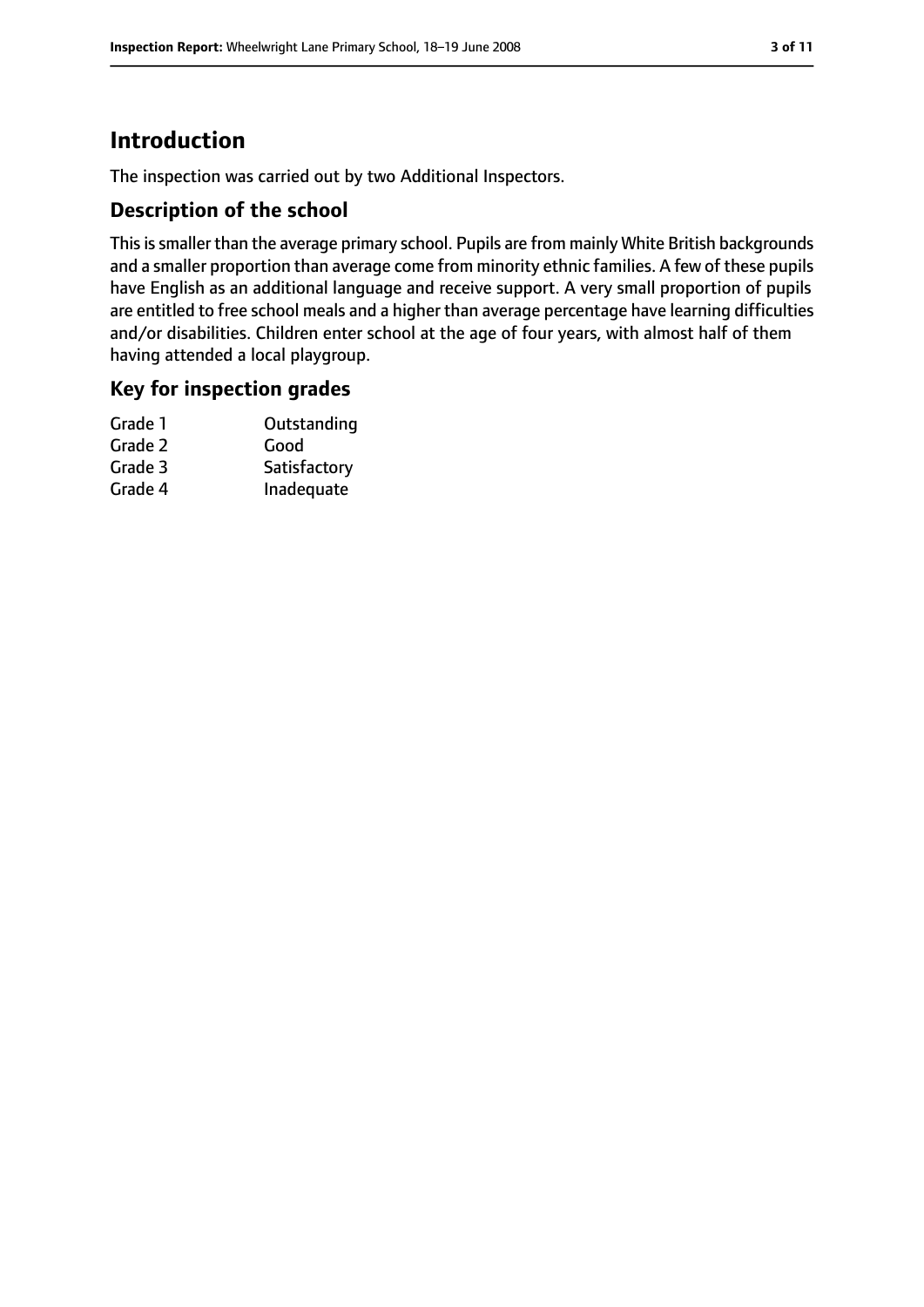# **Overall effectiveness of the school**

#### **Grade: 2**

This is a good and improving school. Pupils start in Reception with skills below those typically expected for their age, especially in literacy, and leave in Year 6 with above average standards. They achieve well, and sometimes very well, and achievement is improving. By the time they leave, pupils' reading skills are well above average and although their writing skills are not as high, they are fast catching up as a result of recent strategies that are now showing good results. Standards are above average in mathematics, but pupils' skills in using and applying mathematics are not as good as they could be. In science, well above average standards are being maintained.

The great majority of responses from parents show that they feel the school is well led and staffed by dedicated teachers who work hard for their children. They consider that parental concerns are dealt with sympathetically and effectively.

Improvements are a consequence of the sustained drive by the headteacher to raise standards and reduce underachievement. She provides very good leadership and is well supported by staff and governors. The school evaluates its own performance well and works hard to deal with weaknesses, though it has only just started to deal with those in mathematics. Given the successful achievement of higher standards in reading and writing, the school is well placed to continue improving. Teaching focuses successfully on meeting the needs of pupils. Teachers' subject knowledge is good, especially in literacy and science. The quality of marking and feedback to pupils is good in English, but is not quite so helpful in mathematics. Lessons are well planned, with teachers using assessment information well to make sure work matches pupils' learning needs. Relationships are good and pupils answer questions and discuss their own ideas confidently. The curriculum is well organised to meet the needs and interests of pupils, although there are insufficient opportunities to use and apply mathematical processes to everyday life. The curriculum is enriched and enlivened by storytellers. Links with the local special school and many cultural activities. There is also a wide range of well supported out-of-school activities.

Pupils really enjoy school and feel safe, secure in the knowledge that rare incidents of bullying and poor behaviour are dealt with well. Their attendance is good and they willingly take on responsibilities. They generally behave well and safely. They eat healthily and take part in physical exercise and are keen to help and take care of each other. They respect each other's opinions and have a good understanding of the different cultures found in Britain today. Pupils receive good academic guidance in English on how well they are doing and what they need to do to make further progress. However, guidance is not as accurate in mathematics and pupils are not always sure how to make more progress. The school is safe and secure and responds quickly to safety concerns. The quality of care for individual pupils, including those with social and emotional difficulties, is good.

#### **Effectiveness of the Foundation Stage**

#### **Grade: 2**

Children settle into the Reception class happily and quickly because there are very good links with home and the local playgroup. From a low starting point, especially in literacy skills, children make good progress and by the time they enter Year 1 their skills are broadly average, except in literacy where they are below average. There is a good range of activities, carefully organised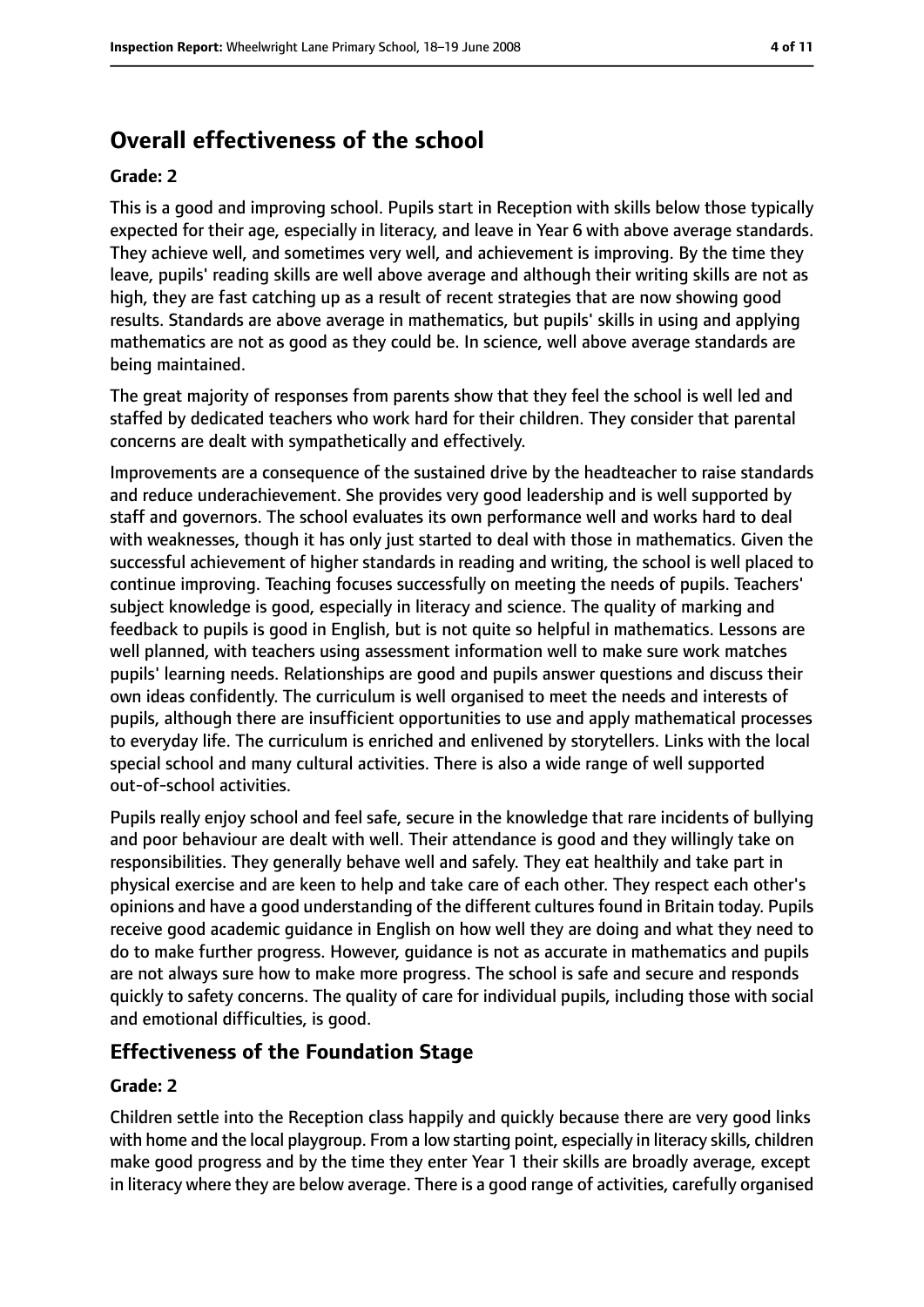to help pupils develop their skills and also their independence. Provision is improving, particularly in the outside area where there have been new resources and a continuing programme of improvement to the surroundings and surface. Adults provide sensitive support and guidance, ensuring children experience the range of activities available and helping them develop their speaking and listening skills in particular.

#### **What the school should do to improve further**

- Improve achievement in mathematics by ensuring feedback to pupils and marking give clear guidance on how to make better progress.
- Provide more planned opportunities for pupils to use and apply mathematics to situations from everyday life.

# **Achievement and standards**

#### **Grade: 2**

Standards have been lower in English than in other subjects for several years, but there has been rapid improvement and now they are above average, and well above average in reading. In writing, they are a little lower than in reading but are improving. The school selects activities that catch pupils' imagination and encourage them to write willingly and this is starting to be effective in aiding improvement. In mathematics, standards are above average and improving, although pupils' use and application of their mathematical skills is not quite so well developed. In science, standards remain well above average and pupils achieve well. Teachers' subject knowledge and the accuracy with which they use scientific terminology are important contributory factors in success in science. Pupils with learning difficulties and physical disabilities receive intensive support, achieve well and make good progress towards their individual targets. Those learning English as an additional language make good progress due to effective well-planned support.

# **Personal development and well-being**

#### **Grade: 2**

As one Year 6 boy, typical of many pupils, commented, 'Going to school is fun, because the lessons are interesting.' Pupils enjoy learning, behave well and respond with enthusiasm to challenging work. On rare occasions there is some low level disruption in lessons when teaching fails to engage all the pupils fully but, as a rule, pupils behave well and work hard. Pupils also enjoy the wide range of extra activities the school provides. Participation in sports teams, for example, helps pupils to stay fit. Pupils have a good understanding of how to live a healthy lifestyle and they develop sensible eating habits. Their spiritual, moral, social and cultural development is good. They take on a wide range of responsibilities in school, which they carry out with pride. For example, some Year 6 'Peer Mediators' help to sort out disputes between younger pupils. Pupils also make a good contribution to the wider community, such as performing a play at the local secondary school. Pupils show respect for each other, behave safely and value the links they have with pupils at the neighbouring special school. Pupils' good basic and social skills prepare them well for the future.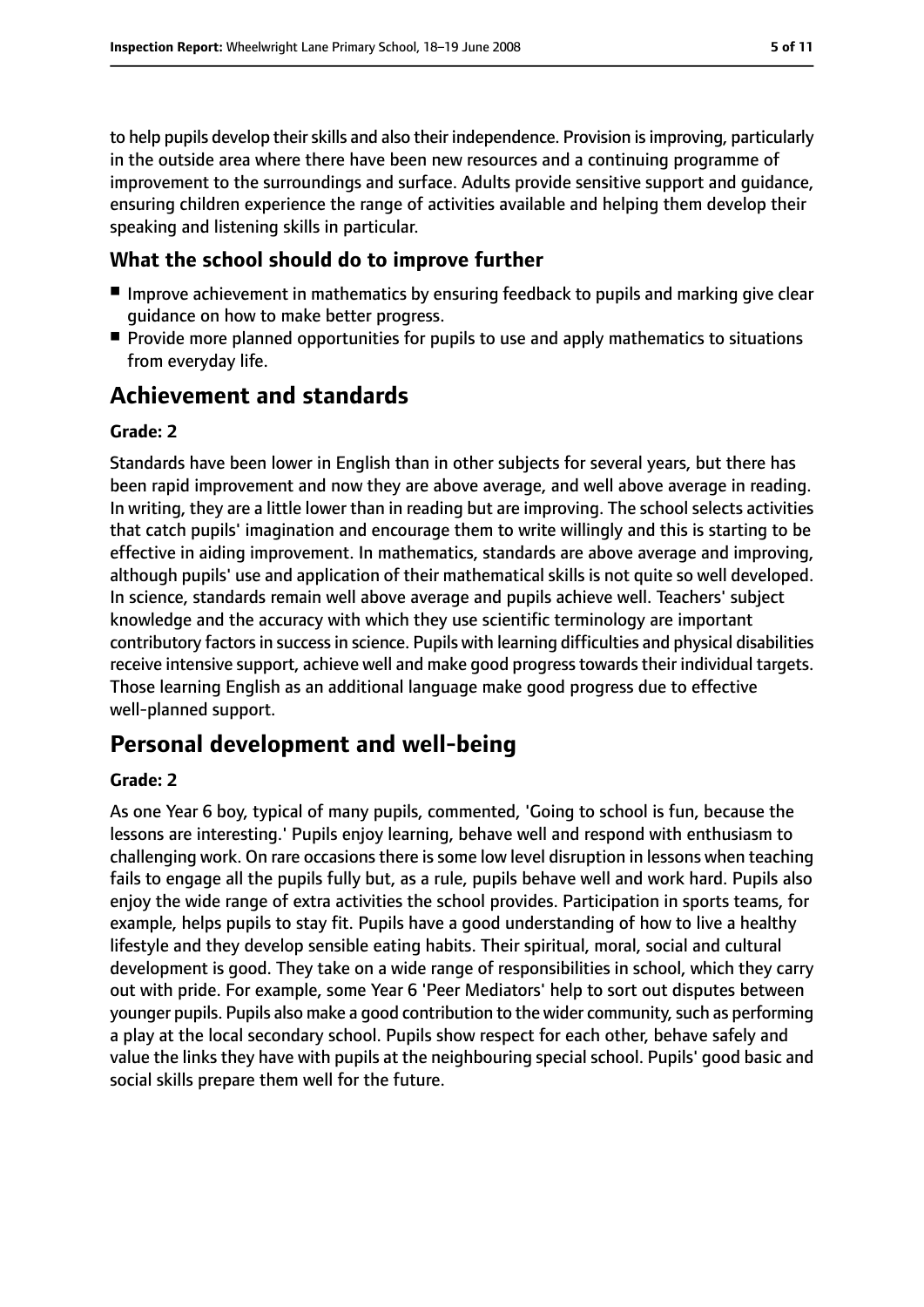# **Quality of provision**

## **Teaching and learning**

#### **Grade: 2**

Teachers and other staff have good relationships with pupils and this motivates pupils to learn. Lessons have clear learning objectives, which are understood by pupils. Pupils enjoy grappling with the interesting but challenging activities teachers provide for them. For example, a Year 2 class worked hard to improve the quality of a piece of writing because the teacher insisted they kept on trying to refine and improve what they wrote. Very occasionally, when the pace of the lesson is too slow, learning is slowed by low-level disruption. Marking and feedback in English are good and provide very clear and specific guidance to pupils on how to improve their work. Marking in mathematics is too inconsistent and is not as helpful.

#### **Curriculum and other activities**

#### **Grade: 2**

The curriculum is well planned to meet most pupils' needs, although there are insufficient opportunities for pupils to use and apply mathematics to everyday situations. There is a very wide range of activities that enliven the curriculum and effective links with a local special school that provide many opportunities for pupils to have experiences they would otherwise miss. For example, during a 'Roman Day', pupils and staff from both schools dressed as Romans, and explored what it was like to shop in a Roman city, live in a villa and make mosaics. There are also drama and sports activities, visits and visitors that enhance pupils' learning. There is a wide range of extra-curricular activities and many pupils participate in them.

#### **Care, guidance and support**

#### **Grade: 3**

Secure systems are in place to ensure pupils are healthy and safe. The quality of care is good, especially for vulnerable pupils and those who have social and emotional difficulties. Care is enhanced by productive links with other agencies and professionals, such as the school nurse. Pupils with learning difficulties and/or disabilities are supported well, enabling them to make good progress. Academic guidance is satisfactory overall. It is good in English, where pupils have challenging targets and clear guidance on how to achieve them. Targets in mathematics are not always as appropriate to pupils' needs and guidance on how they can be achieved is too patchy.

# **Leadership and management**

#### **Grade: 2**

The headteacher provides determined leadership and she is well supported by senior staff and governors. The school's self-evaluation is accurate and there is a generally good understanding of what it needs to do to become better. Plans for improvement focus clearly on driving up standards and raising achievement, for example to ensure pupils make better progress in mathematics. The skills of middle managers have been variable because of some inexperience but these staff are now better equipped due to good support and training. Middle managers have started to have a positive impact on school improvement. Governors provide strong support for the school. They work closely with the headteacher and set challenging targets. The school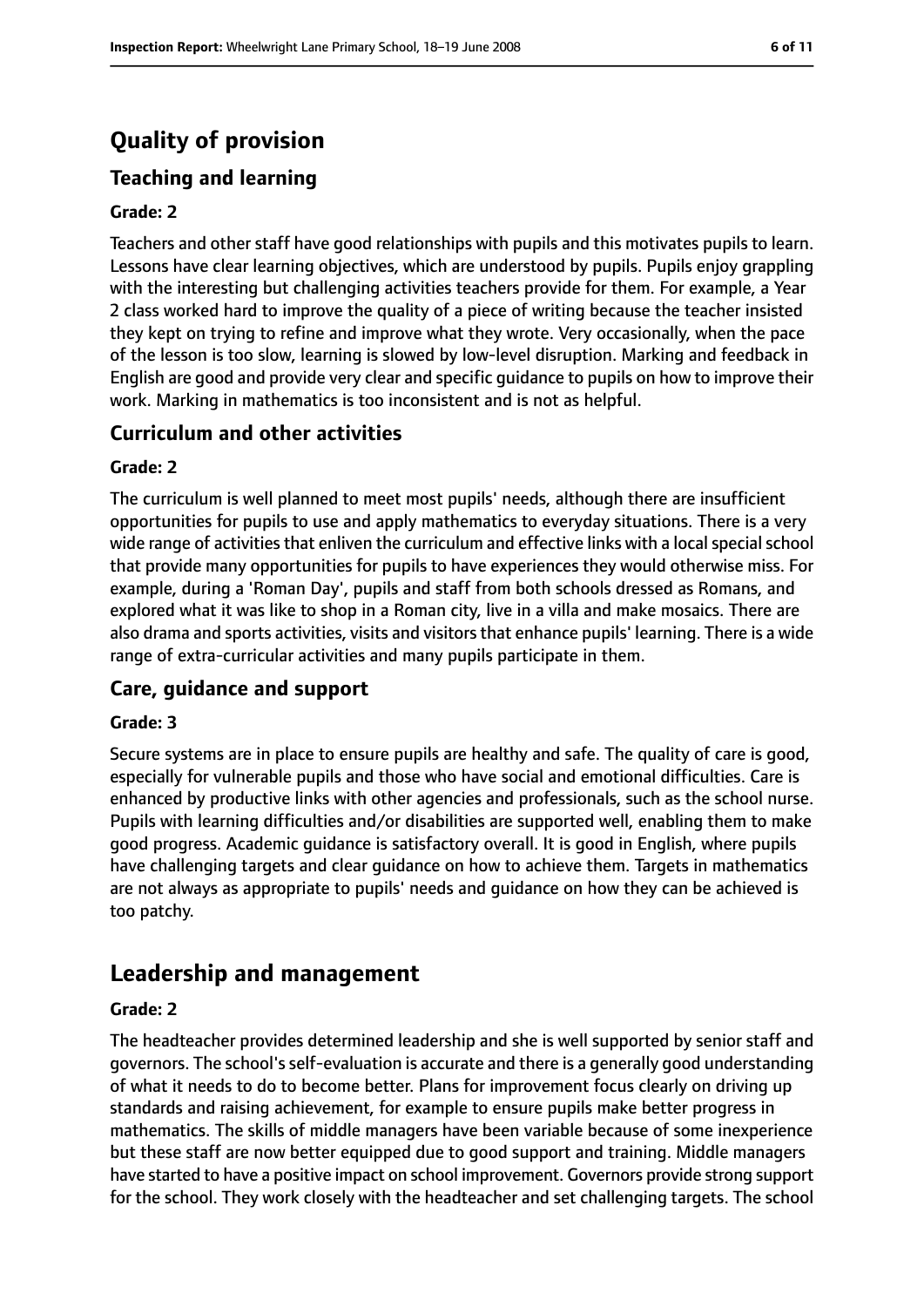has dealt successfully with the issues from the previous inspection; it has improved provision in the Foundation Stage and achievement and standards in English. The school's capacity to improve further is good.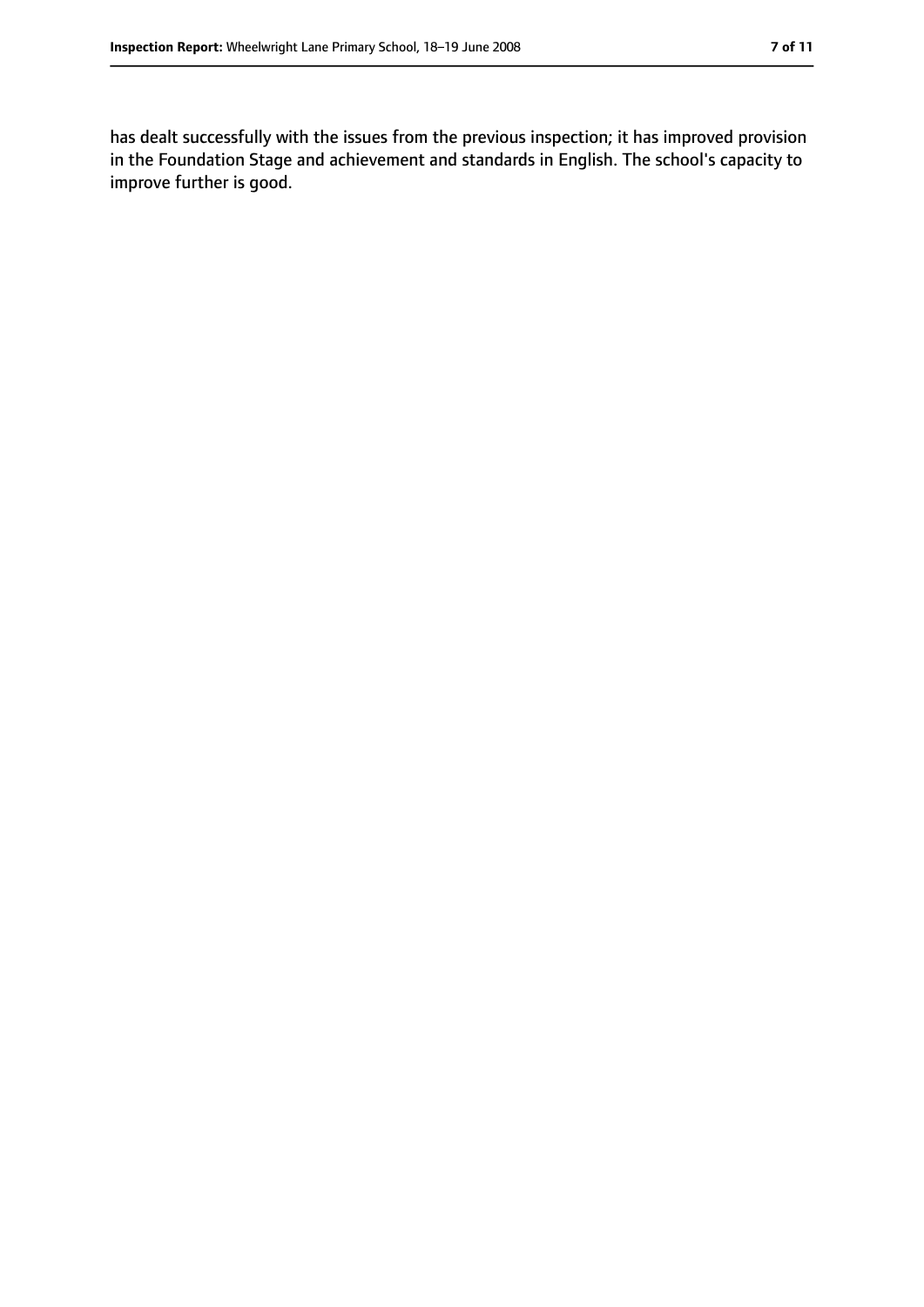**Any complaints about the inspection or the report should be made following the procedures set out in the guidance 'Complaints about school inspection', which is available from Ofsted's website: www.ofsted.gov.uk.**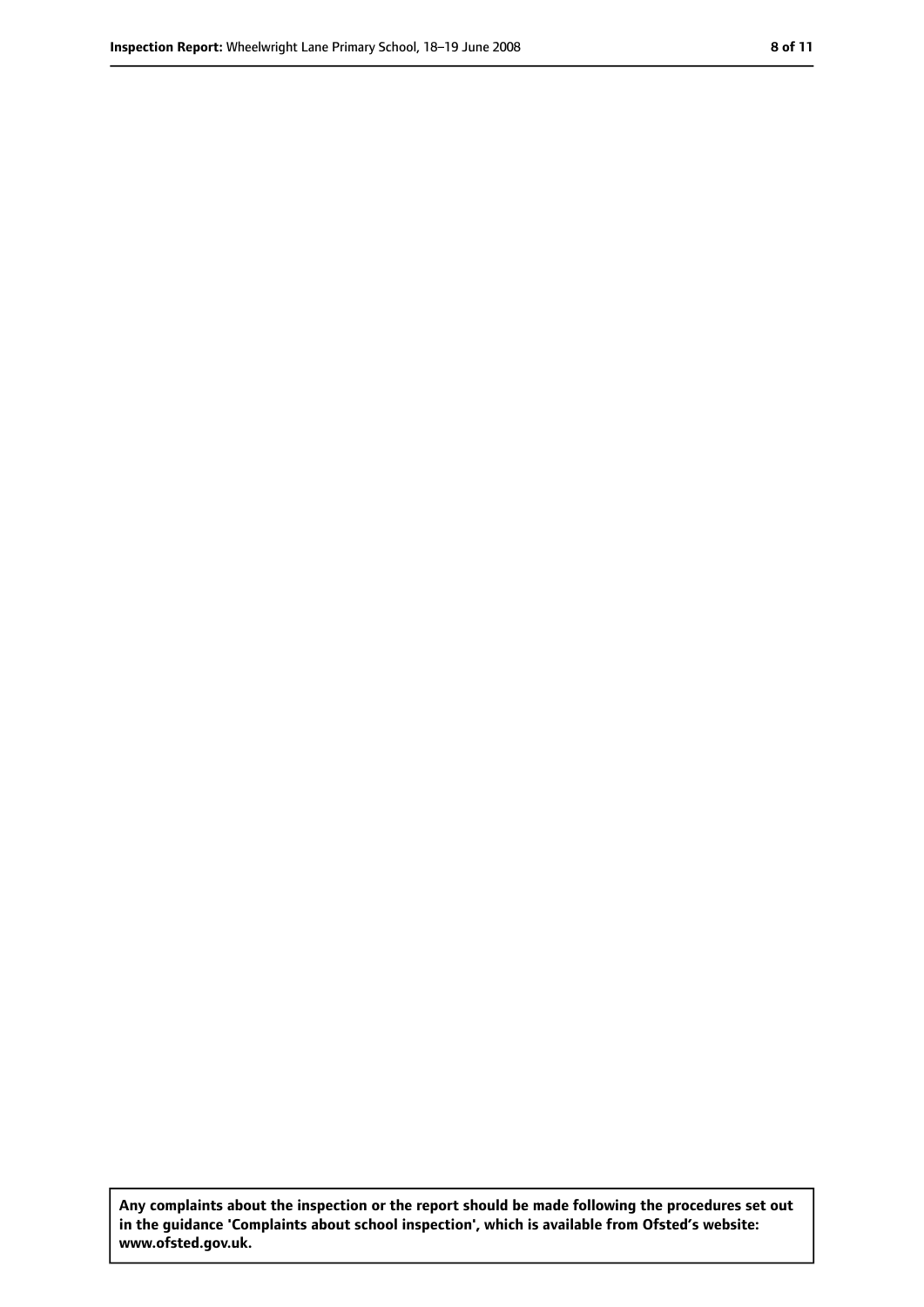# **Inspection judgements**

| $^{\backprime}$ Key to judgements: grade 1 is outstanding, grade 2 good, grade 3 satisfactory, and | School         |
|----------------------------------------------------------------------------------------------------|----------------|
| arade 4 inadeguate                                                                                 | <b>Overall</b> |

## **Overall effectiveness**

| How effective, efficient and inclusive is the provision of education, integrated<br>care and any extended services in meeting the needs of learners? |     |
|------------------------------------------------------------------------------------------------------------------------------------------------------|-----|
| Effective steps have been taken to promote improvement since the last<br>inspection                                                                  | Yes |
| How well does the school work in partnership with others to promote learners'<br>well-being?                                                         |     |
| The effectiveness of the Foundation Stage                                                                                                            |     |
| The capacity to make any necessary improvements                                                                                                      |     |

## **Achievement and standards**

| How well do learners achieve?                                                                               |  |
|-------------------------------------------------------------------------------------------------------------|--|
| The standards <sup>1</sup> reached by learners                                                              |  |
| How well learners make progress, taking account of any significant variations between<br>groups of learners |  |
| How well learners with learning difficulties and disabilities make progress                                 |  |

## **Personal development and well-being**

| How good is the overall personal development and well-being of the<br>learners?                                  |  |
|------------------------------------------------------------------------------------------------------------------|--|
| The extent of learners' spiritual, moral, social and cultural development                                        |  |
| The extent to which learners adopt healthy lifestyles                                                            |  |
| The extent to which learners adopt safe practices                                                                |  |
| How well learners enjoy their education                                                                          |  |
| The attendance of learners                                                                                       |  |
| The behaviour of learners                                                                                        |  |
| The extent to which learners make a positive contribution to the community                                       |  |
| How well learners develop workplace and other skills that will contribute to<br>their future economic well-being |  |

## **The quality of provision**

| How effective are teaching and learning in meeting the full range of the<br>learners' needs?          |  |
|-------------------------------------------------------------------------------------------------------|--|
| How well do the curriculum and other activities meet the range of needs<br>and interests of learners? |  |
| How well are learners cared for, guided and supported?                                                |  |

 $^1$  Grade 1 - Exceptionally and consistently high; Grade 2 - Generally above average with none significantly below average; Grade 3 - Broadly average to below average; Grade 4 - Exceptionally low.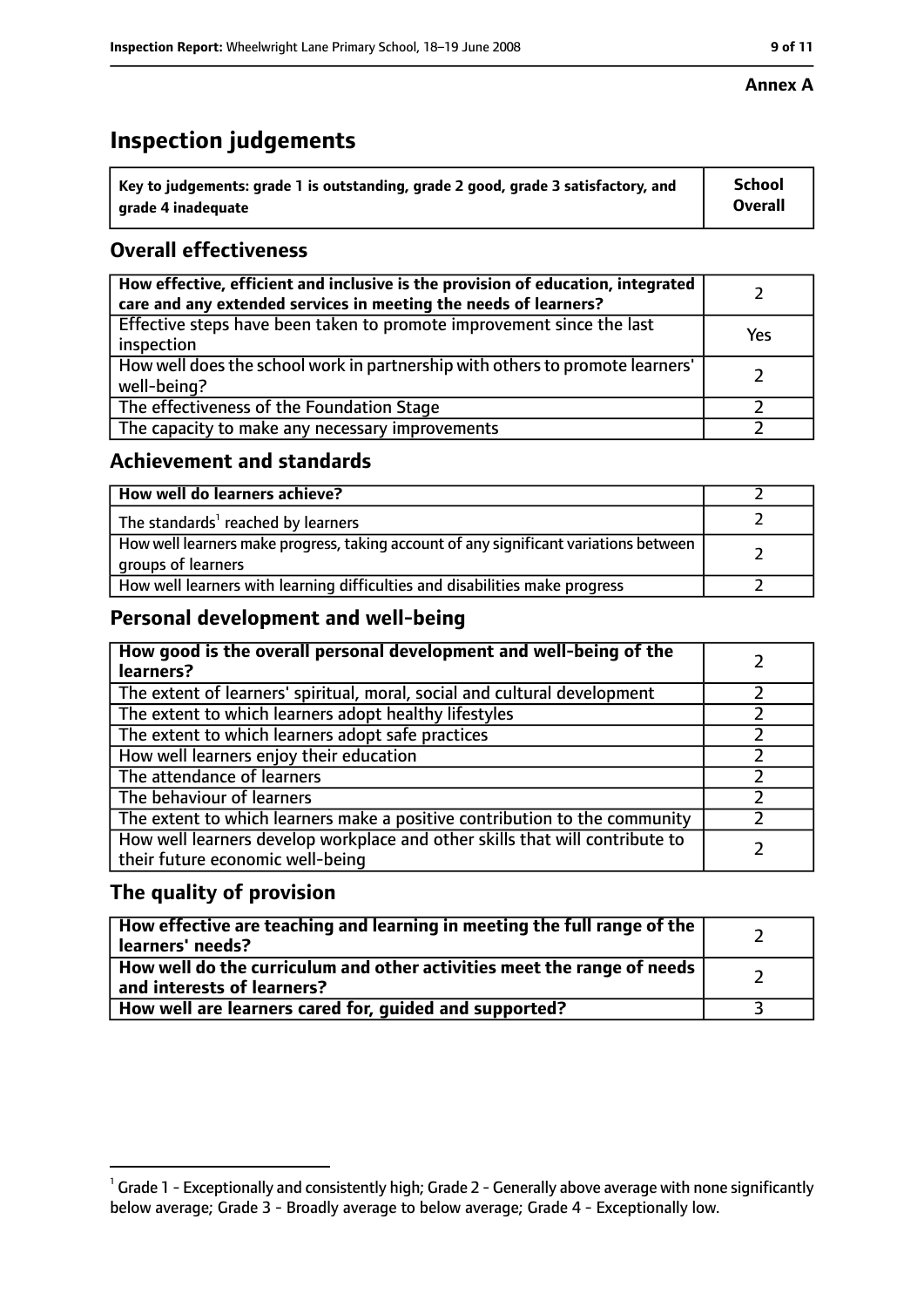# **Leadership and management**

| How effective are leadership and management in raising achievement<br>and supporting all learners?                                              |     |
|-------------------------------------------------------------------------------------------------------------------------------------------------|-----|
| How effectively leaders and managers at all levels set clear direction leading<br>to improvement and promote high quality of care and education |     |
| How effectively leaders and managers use challenging targets to raise standards                                                                 |     |
| The effectiveness of the school's self-evaluation                                                                                               |     |
| How well equality of opportunity is promoted and discrimination tackled so<br>that all learners achieve as well as they can                     |     |
| How effectively and efficiently resources, including staff, are deployed to<br>achieve value for money                                          |     |
| The extent to which governors and other supervisory boards discharge their<br>responsibilities                                                  |     |
| Do procedures for safequarding learners meet current government<br>requirements?                                                                | Yes |
| Does this school require special measures?                                                                                                      | No  |
| Does this school require a notice to improve?                                                                                                   | No  |